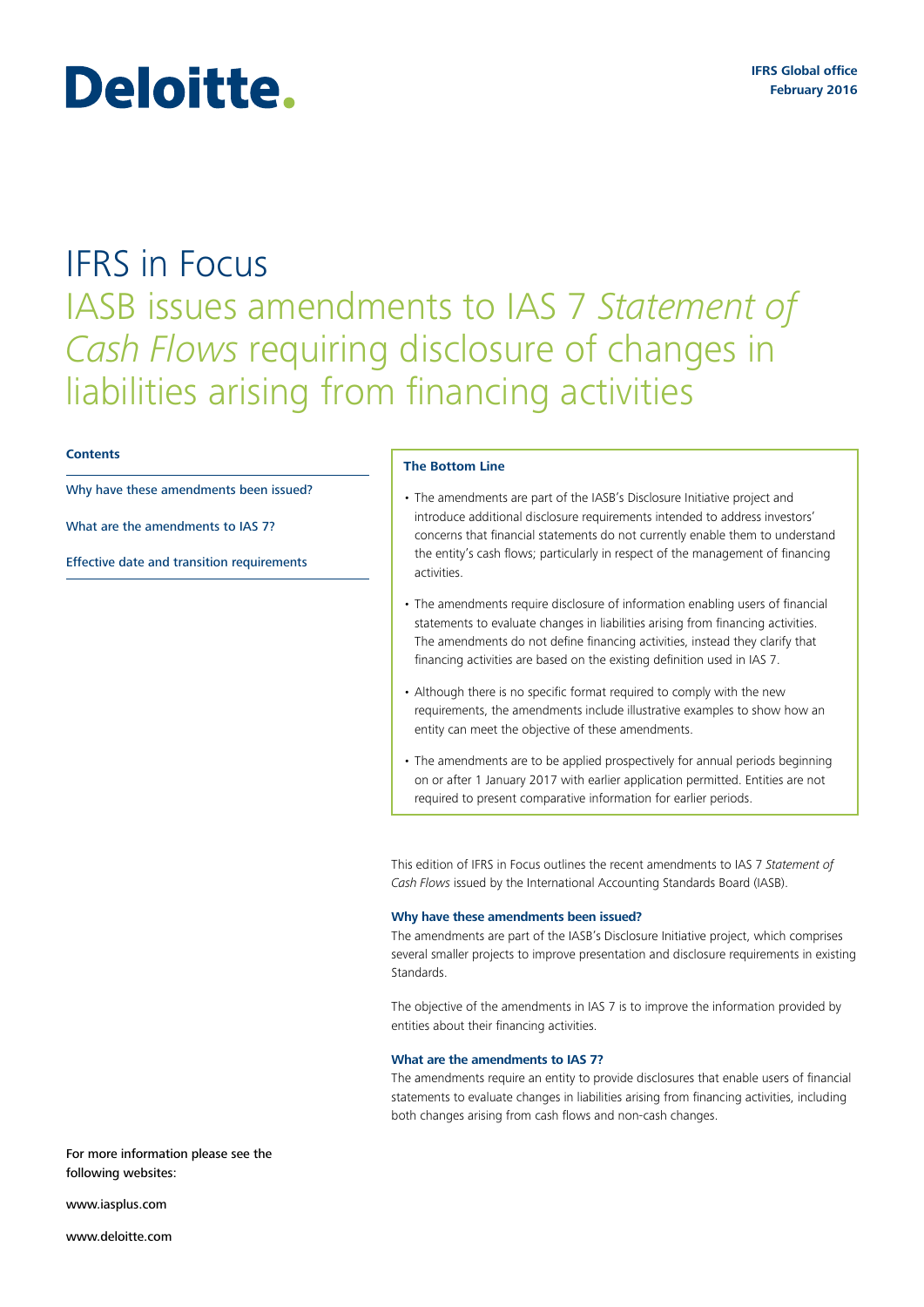## **Observation**

The amendments do not introduce a definition of 'financing' because the IASB concluded that it will be difficult to agree on a common definition that could address the needs from different users. Instead, the IASB decided that once an entity concluded that a particular transaction is, or will be, classified as a financing activity in the Statement of Cash Flows, then it should apply that classification to the separate disclosures of financing activities.

This approach could be challenging for entities that have transactions that could, depending on specific facts and circumstances, be classified either as financing or operating activities (for example vendor financing or debt factoring arrangements).

The amendments do not prescribe a specific format to disclose financing activities. However, the amendments indicate that an entity may fulfil the disclosure objective by providing a reconciliation between the opening and closing balances in the statement of financial position for liabilities arising from financing activities. The amendments also include illustrative examples to show how an entity can provide such reconciliation.

# **Observation**

The Board decided that a reconciliation is only one way to fulfil the disclosure objective due to concerns raised that a reconciliation of financing activities will not be helpful in providing a complete picture of all sources of financing in certain industries, particularly banking.

In addition, many entities already provide disclosures of financing activities such as 'net debt reconciliations'. In those cases, the amendments clarify that when an entity discloses information to explain changes in their assets and liabilities, then financing activities should be identified separately.

# <span id="page-1-0"></span>**Effective date and transition requirements**

The amendments are to be applied prospectively for annual periods beginning on or after 1 January 2017 with earlier application permitted. Entities are not required to present comparative information for earlier periods.